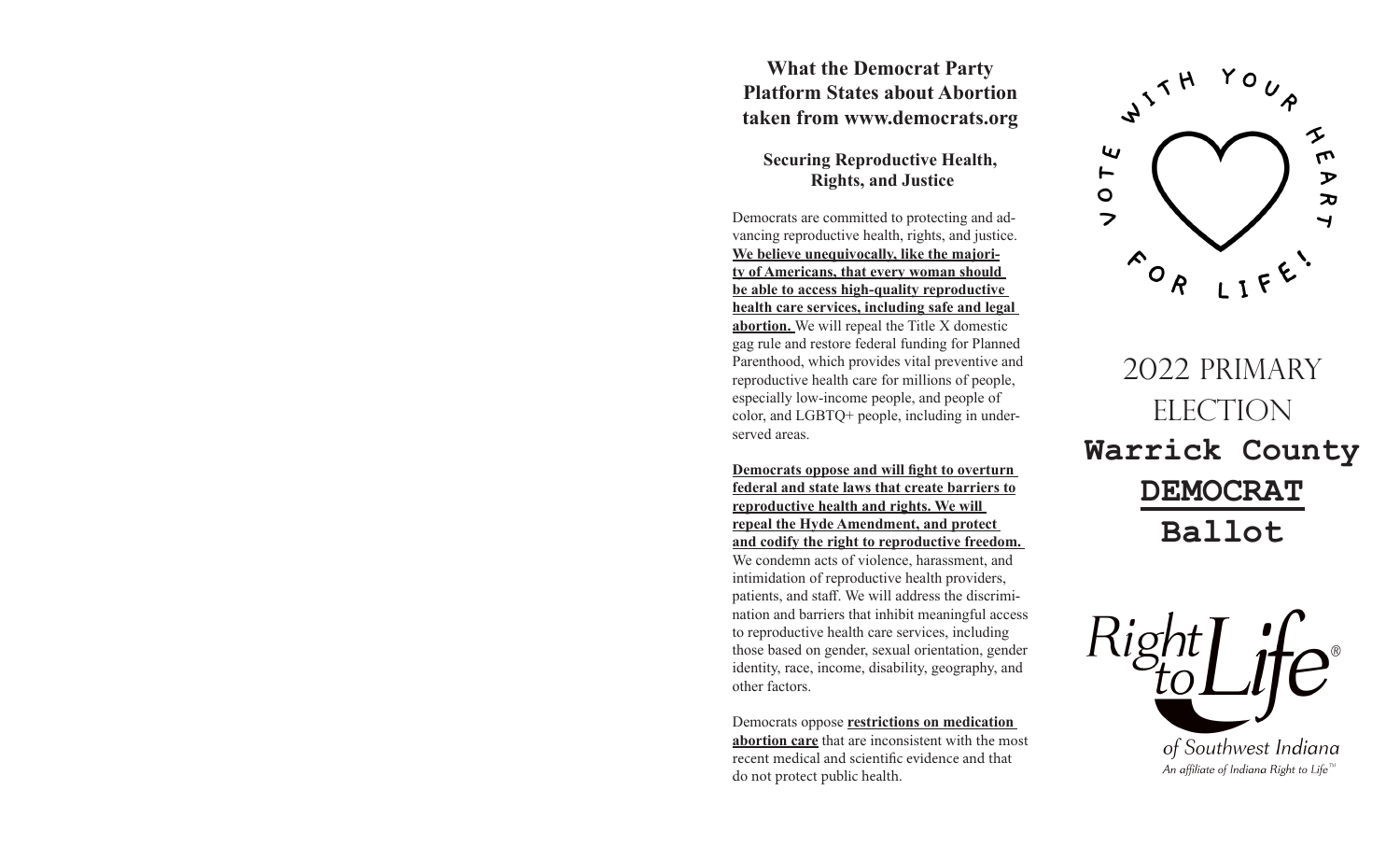| <b>2022 WARRICK COUNTY PRIMARY</b> |                  | <b>HART TOWNSHIP TRUSTEE</b> |                  | Delois Freeman              | $*_{\mathbf{F}}$ | <b>BOON - 9 PRECINCT</b>   |                  |
|------------------------------------|------------------|------------------------------|------------------|-----------------------------|------------------|----------------------------|------------------|
| <b>ELECTION CANDIDATES FOR</b>     |                  | Kelly Hall                   | $*F$             | Grant L. Gerling            | $*$ F            | <b>COMMITTEEMAN</b>        |                  |
| <b>DEMOCRAT PARTY</b>              |                  |                              |                  | Lisa Marie Hale             | $*$ <b>F</b>     | Cindy Warren               | $*$ F            |
|                                    |                  | <b>LANE TOWNSHIP BOARD</b>   |                  | Chris Horn                  | $*$ <b>F</b>     |                            |                  |
| <b>UNITED STATES SENATOR</b>       | <b>GRADE</b>     | <b>MEMBER</b>                |                  | William W. Kitchens         | $*$ F            | <b>BOON - 11 PRECINCT</b>  |                  |
| Thomas M. McDermott, Jr.           | $*_{\mathbf{F}}$ | Hester E. Lubbehusen         | $*_{\mathbf{F}}$ | Mary Cole Platz             | $*$ F            | <b>COMMITTEEMAN</b>        |                  |
|                                    |                  |                              |                  | Danielle Russell            | $*$ <b>F</b>     | Rita A. Long               | $*$ <b>F</b>     |
| <b>UNITED STATES</b>               |                  | <b>OWEN TOWNSHIP</b>         |                  | Shawn G. Russell            | $*$ <b>F</b>     |                            |                  |
| <b>REPRESENTATIVE</b>              |                  | <b>TRUSTEE</b>               |                  | Allyson Shelby              | $*$ <b>F</b>     | <b>BOON - 12 PRECINCT</b>  |                  |
| Adnan H Dhahir                     | $*$ F            | <b>Raleigh Bruner</b>        | $*F$             | Charles R. Wyatt            | $*$ <b>F</b>     | <b>COMMITTEEMAN</b>        |                  |
| Ray McCormick                      | $*_{\mathbf{F}}$ |                              |                  | Teresa Wyatt                | $*$ <b>F</b>     | Shawn Russell              | $*_{\mathbb{F}}$ |
| Peter F.H. Priest II               | $*_{\mathbf{F}}$ | <b>OWEN TOWNSHIP BOARD</b>   |                  |                             |                  |                            |                  |
|                                    |                  | <b>MEMBER</b>                |                  | <b>ANDERSON PRECINCT</b>    |                  | <b>BOON - 13 PRECINCT</b>  |                  |
| <b>STATE REP DISTRICT 78</b>       |                  | Jackie L. Miles              | $*_{\mathbf{F}}$ | <b>COMMITTEEMAN</b>         |                  | <b>COMMITTEEMAN</b>        |                  |
| Jason D. Salstrom                  | $*_{\mathbf{F}}$ | Larry P. Miles               | $*_{\mathbf{F}}$ | <b>Terry Snodgrass</b>      | $*$ F            | Nancy Woolsey              | $*_{\mathbb{F}}$ |
|                                    |                  | Dee A. Posin                 | $*_{\mathbf{F}}$ |                             |                  |                            |                  |
| <b>ANDERSON TOWNSHIP</b>           |                  |                              |                  | <b>BOON - 3 PRECINCT</b>    |                  | <b>CAMPBELL PRECINCT</b>   |                  |
| <b>TRUSTEE</b>                     |                  | PIGEON TOWNSHIP BOARD        |                  | <b>COMMITTEEMAN</b>         |                  | <b>COMMITTEEMAN</b>        |                  |
| Logan Snodgrass                    | $*_{\mathbf{F}}$ | <b>MEMBER</b>                |                  | David A. Talley             | $*$ <b>F</b>     | Judy Titzer                | $*$ F            |
|                                    |                  | Gary L. Higgs                | $*_{\mathbf{F}}$ | Tara Terrell                | $*_{\mathbf{F}}$ |                            |                  |
| <b>ANDERSON TOWNSHIP</b>           |                  | Tyler W. Peterson            | $*$ <b>F</b>     |                             |                  | <b>GREER - 01 PRECINCT</b> |                  |
| <b>BOARD MEMBER</b>                |                  |                              |                  | <b>BOON - 5 PRECINCT</b>    |                  | <b>COMMITTEEMAN</b>        |                  |
| Mary Ruth Clark                    | $*_{\mathbf{F}}$ | <b>SKELTON TOWNSHIP</b>      |                  | <b>COMMITTEEMAN</b>         |                  | William R. Kitchens        | $*$ F            |
| <b>Sherry Snodgrass</b>            | $*_{\mathbf{F}}$ | <b>TRUSTEE</b>               |                  | <b>Tammy Winsett Boruff</b> | $\mathbf{A}$     |                            |                  |
| Jason A. Wangler                   | $*_{\mathbf{F}}$ | Sheila Seller                | $*_{\mathbf{F}}$ |                             |                  | <b>HART PRECINCT</b>       |                  |
|                                    |                  |                              |                  | <b>BOON - 6 PRECINCT</b>    |                  | <b>COMMITTEEMAN</b>        |                  |
| <b>BOON TOWNSHIP BOARD</b>         |                  | <b>SKELTON TOWNSHIP</b>      |                  | <b>COMMITTEEMAN</b>         |                  | Chris Horn                 | $*$ F            |
| <b>MEMBER</b>                      |                  | <b>BOARD MEMBER</b>          |                  | Charles R. Wyatt            | $*_{\mathbf{F}}$ |                            |                  |
| Paul E. Hines, Jr.                 | $*_{\mathbf{F}}$ | Donna L. McCutchan           | $*_{\mathbf{F}}$ |                             |                  |                            |                  |
|                                    |                  |                              |                  | <b>BOON - 7 PRECINCT</b>    |                  | <b>LANE PRECINCT</b>       |                  |
| <b>GREER TOWNSHIP BOARD</b>        |                  | <b>STATE DELEGATE</b>        |                  | <b>COMMITTEEMAN</b>         |                  | <b>COMMITTEEMAN</b>        |                  |
| <b>MEMBER</b>                      |                  | <b>AT-LARGE</b>              |                  | Steven A. Byers             | $*_{\mathbb{F}}$ | Hester E. Lubbehusen       | $*$ F            |
| William R. Kitchens                | $*_{\mathbf{F}}$ | Ed Butch                     | $*_{\mathbf{F}}$ |                             |                  |                            |                  |